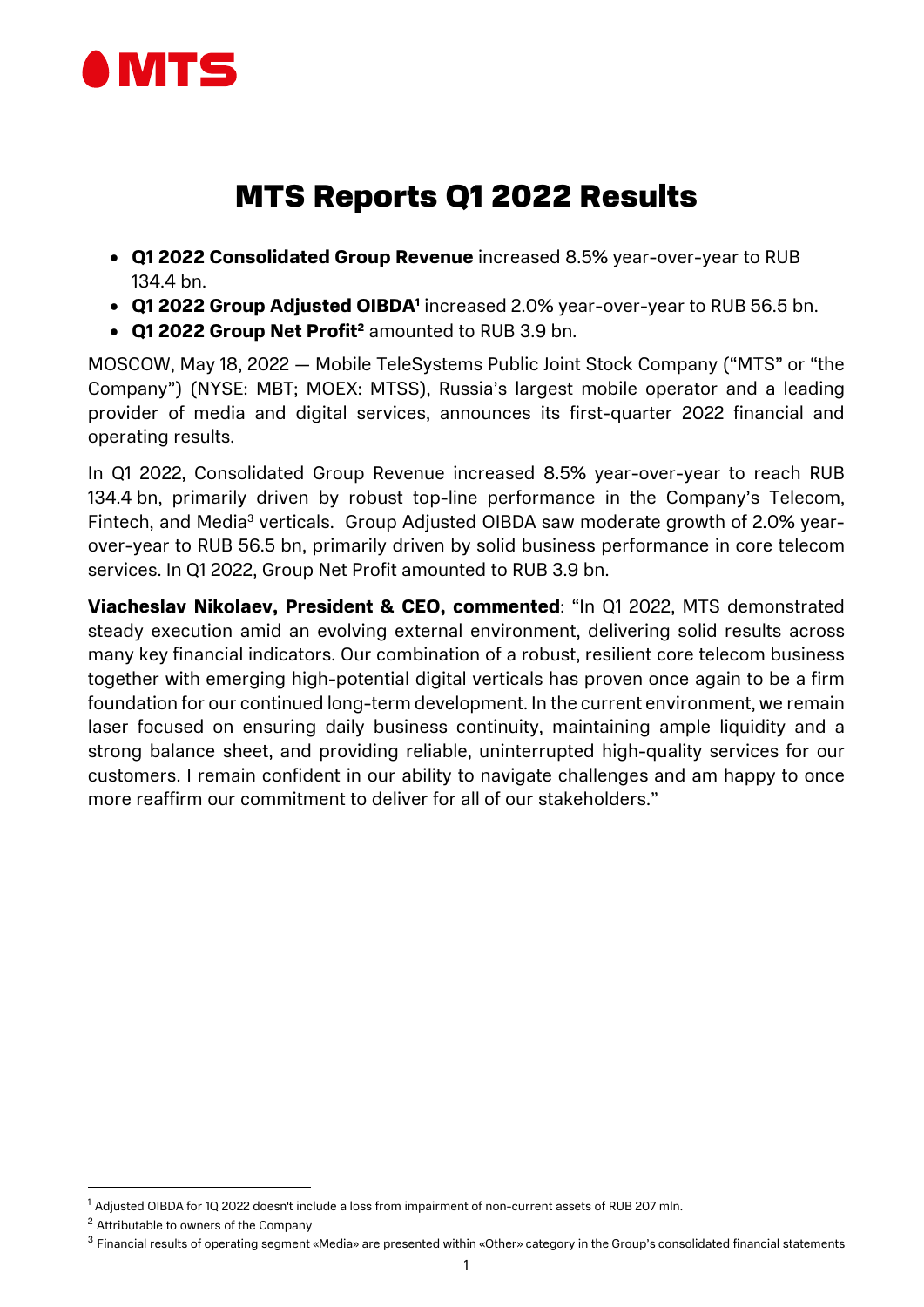

# Segment highlights

### Telecom

- Russia connectivity services revenue increased 6.7% year-over-year to reach RUB 104.8 bn.
- Russia three-month active mobile subscribers declined slightly quarter-onquarter to 80.0 m.
- Russia sales of handsets and accessories declined 10.7% year-over-year to RUB 13.8 bn in Q1 2022.
- Monthly active MyMTS app users increased slightly to 26.2 m at the end of the reporting period.

### Fintech

- Fintech revenue increased 47.5% year-over-year in Q1 2022 to reach RUB 14.9 bn.
- MTS Bank net income for Q1 2022 amounted to RUB 751 m.
- MTS Bank clients grew 17.6% year-over-year to surpass over 3.0 m at the end of the quarter.
- MTS Bank mobile app 3-month active users increased to more than 1.8 m at the end of 1Q22.

## Media

- Over-the-top media subscribers surged 16.6% quarter-on-quarter standing at 4.7 m at the end of Q1 2022.
- Total media pay-TV viewers grew 8.3% quarter-on-quarter to more than 9.0 m by the end of Q1 2022.

## Ecosystem

- MTS ecosystem clients reached 11.0 m at the end of Q1 2022, up 70% from the prior-year period.
- Average products per customer increased to 1.49, up from 1.34 in the prior-year period.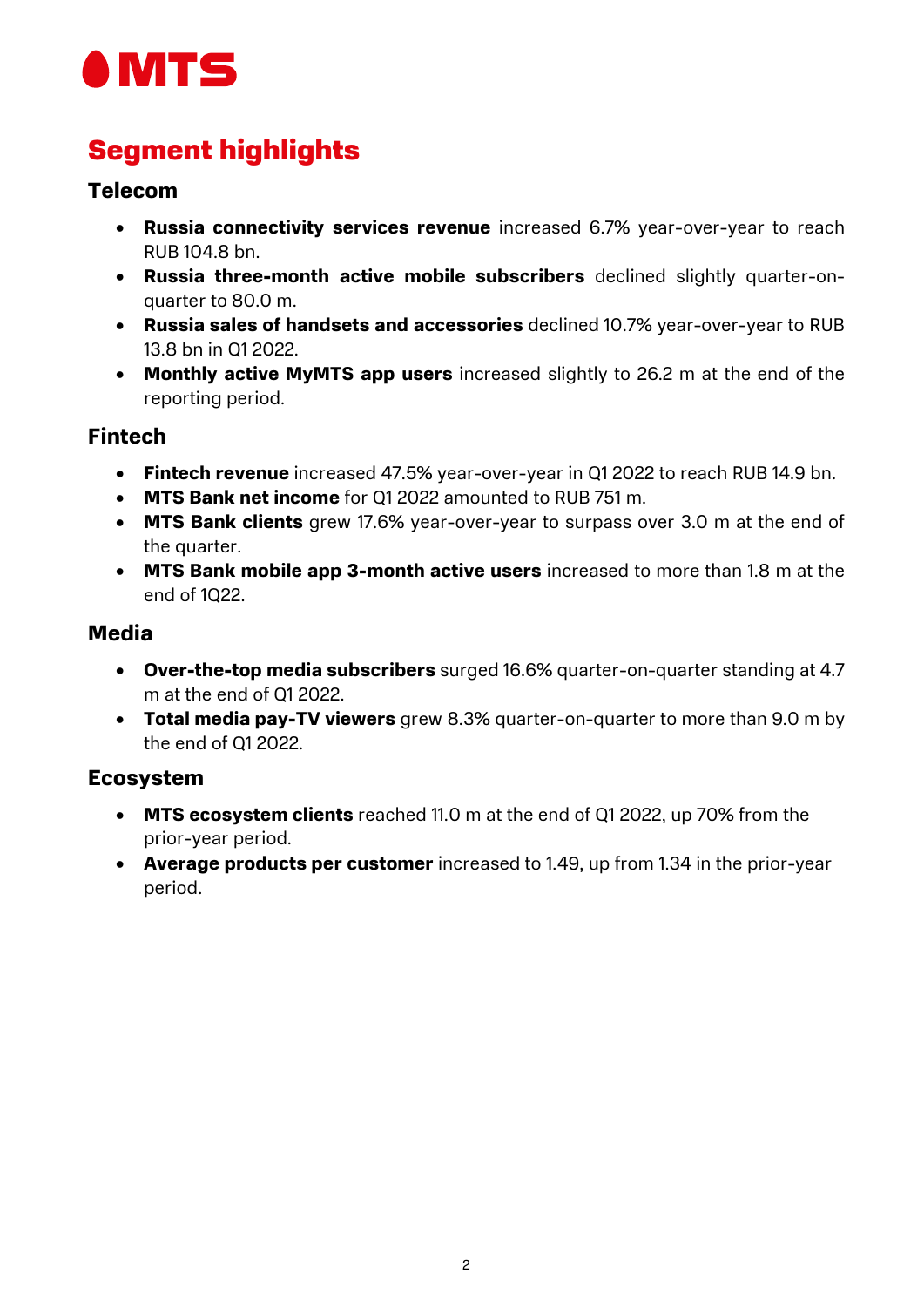

## Financial results

#### Consolidated MTS Group key figures (RUB bn)

|                                                                   | <b>1Q22</b> | <b>1Q21</b> | Change, % |
|-------------------------------------------------------------------|-------------|-------------|-----------|
| Revenue                                                           | 134.4       | 123.9       | 8.5%      |
| $o/w$ Russia <sup>4</sup>                                         | 130.0       | 120.8       | 7.6%      |
| Adjusted OIBDA <sup>5</sup>                                       | 56.5        | 55.4        | 2.0%      |
| o/w Russia                                                        | 54.9        | 54.1        | 1.5%      |
| Operating profit                                                  | 26.7        | 28.6        | $-6.7%$   |
| Profit attributable to owners of the Company                      | 3.9         | 16.2        | $-76.2%$  |
| Cash CAPEX <sup>6</sup>                                           | 37.3        | 29.3        | 27.2%     |
| Net debt <sup>7</sup>                                             | 431.0       | 336.3       | 28.2%     |
| Net debt / LTM Adjusted OIBDA                                     | 1.9         | 1.5         | 26.7%     |
| 3M 2022 highlights                                                | 3M22        | 3M21        | Change, % |
| Operating cash flow                                               | 9.0         | 14.3        | $-37.0%$  |
| Free cash flow ex-Bank & cash proceeds from sale of VF<br>Ukraine | $-20.0$     | 11.3        | n/a       |

#### Russia results (accounts for over 96% of Group revenue)

| (RUB bn)                            | <b>1Q22</b> | <b>1Q21</b> | Change, %  |
|-------------------------------------|-------------|-------------|------------|
| <b>Revenue</b>                      | 130.0       | 120.8       | 7.6%       |
| B <sub>2</sub> C                    | 88.9        | 84.0        | 5.9%       |
| Connectivity                        | 64.3        | 61.8        | 4.1%       |
| sales of handsets                   | 11.4        | 13.9        | $-17.6%$   |
| bank revenue                        | 12.4        | 8.1         | 53.8%      |
| other                               | 0.7         | 0.2         | 203.6%     |
| <b>B2B/G</b>                        | 27.2        | 23.3        | 17.0%      |
| Connectivity (ex bulk sms)          | 16.1        | 14.9        | 8.2%       |
| Marketer                            | 5.2         | 4.2         | 24.6%      |
| sales of handsets                   | 2.4         | 1.6         | 50.4%      |
| bank revenue                        | 2.1         | 1.7         | 19.4%      |
| cloud&other                         | 1.5         | 0.9         | 63.6%      |
| <b>B20</b>                          | 19.2        | 17.4        | 10.0%      |
| Eliminations                        | $-5.3$      | $-3.9$      | 36.6%      |
| Adjusted OIBDA <sup>5</sup>         | 54.9        | 54.1        | 1.5%       |
| margin                              | 42.2%       | 44.8%       | $-2.6p.p$  |
| Net profit                          | 3.0         | 15.2        | $-80.2%$   |
| margin                              | 2.3%        | 12.6%       | $-10.3p.p$ |
| # of MTS Retail stores <sup>8</sup> | 5562        | 5334        | 4.3%       |

<sup>4</sup> Figures for 1Q 2021 have been adjusted for separate presentation of operations in Czech Republic.

<sup>5</sup> Adjusted OIBDA for 1Q 2022 doesn't include a loss from impairment of non-current assets of RUB 207 mln.

<sup>6</sup> Net of cash proceeds under sharing agreement.

<sup>7</sup> Excluding lease obligations.

<sup>8</sup> Number of owned and franchised MTS stores in operation at the end of the reporting period.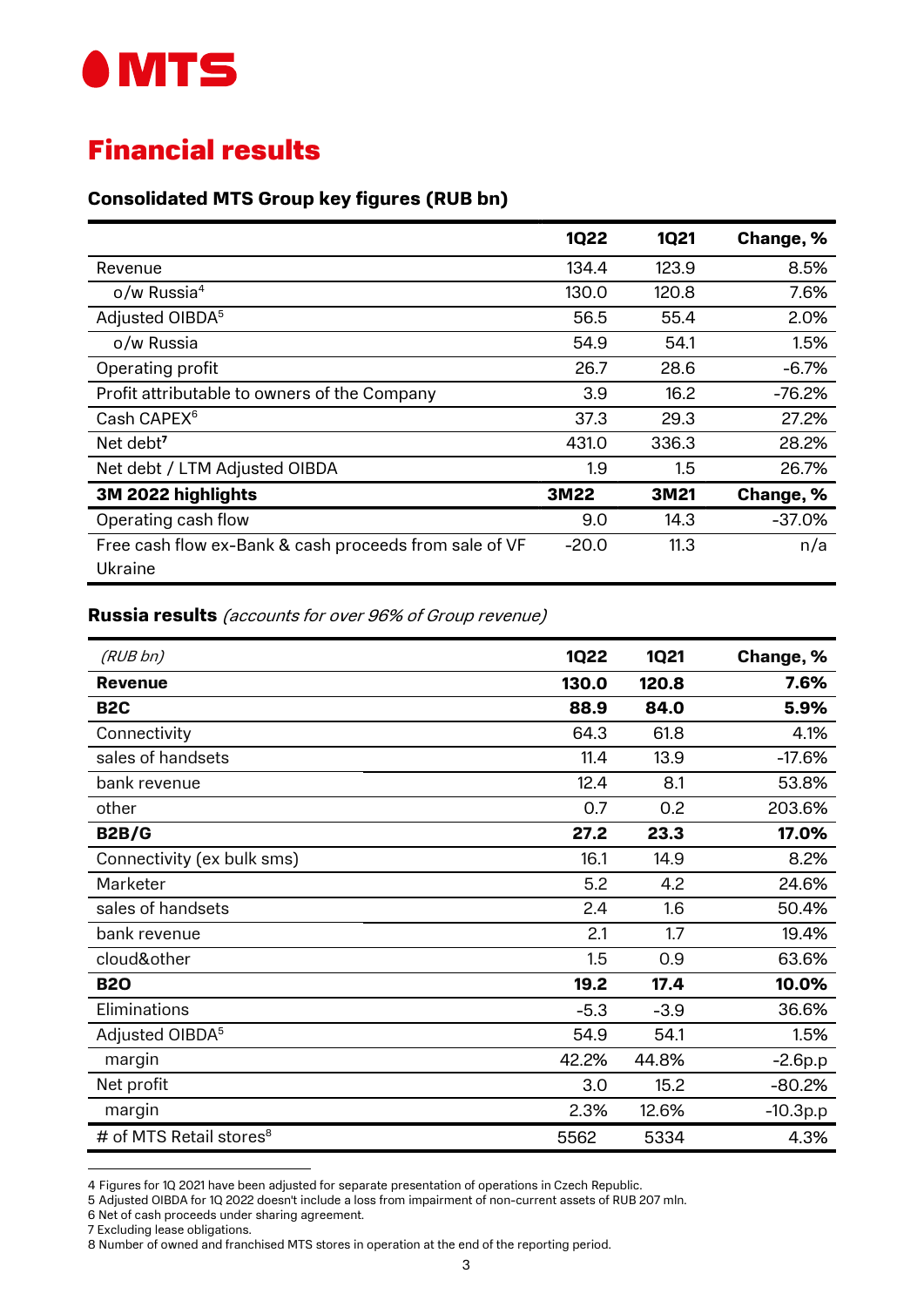

For Q1 2022, **Group Revenue** increased 8.5% to RUB 134.4 bn driven primarily by growth in core connectivity services as well as bank revenue and other sources, which more than offset a decline in sales of handsets & accessories.

Connectivity services revenue in Russia grew 6.7% year-over-year in Q1 to RUB 104.8 bn supported by solid core telecom performance, including both mobile and fixed-line services. **Bank revenue** continued to see robust year-over-year growth, up 47.7% to reach RUB 14.5 bn. In retail, sales of handsets and accessories in Russia declined 10.7% year-over-year to RUB 13.8 bn for the quarter.

Group Adjusted OIBDA saw moderate growth of 2.0% year-over-year to RUB 56.5 bn, with the largest contributions coming from solid business performance in telecom services as well as improved marginality in sales of handsets and accessories.

In Q1 2022, Group Net Profit amounted to RUB 3.9 bn. Versus the year-ago period, negative impacts were observed from increased financing costs amid a higher interest rate environment; greater depreciation & amortization reflecting recent CAPEX intensity as well as an incomparable base due to M&A activity; and FX effects and revaluation of securities in the current macroeconomic environment.

Q1 2022 Group Cash Capital Expenditures amounted to RUB 37.3 bn, with an increase of 27.2% versus the year-ago quarter largely due to accelerated purchases of network equipment in 2022.

At the end of Q1 2022, MTS's **Net Debt**<sup>9</sup> stood at RUB 431.0 bn with a net debt weighted average interest rate of 8.9%. The increase of 2.3 p.p. from the prior quarter largely reflected the impact of a sharply higher interest rate environment in Russia on floating debt instruments. The Group's Net debt ex-LL<sup>9</sup> to Last-Twelve-Months Adjusted OIBDA ratio stood at 1.9x.

<sup>9</sup> Excluding lease liabilities.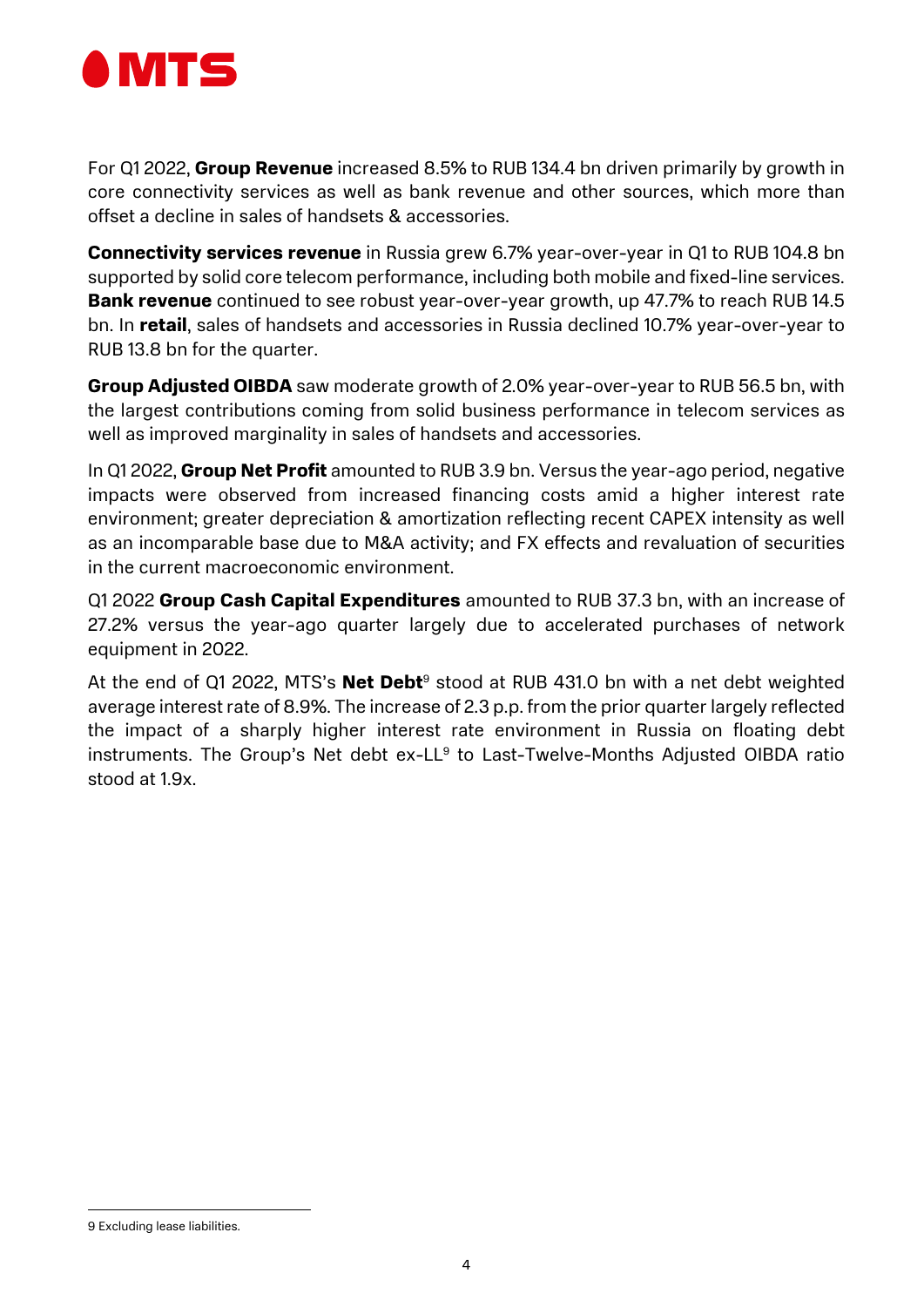

## Shareholder returns

In May, the MTS Board of Directors recommended that shareholders approve at the AGM scheduled for June 22 annual dividends of RUB 33.85 per ordinary MTS share based on the Company's full-year 2021 financial results, equivalent to a total of RUB 66.3 billion (RUB 66,334,910,976.95) when including quasi-treasury shares owned by MTS subsidiaries. A recommended record date to receive FY 2021 dividends – July 12, 2022. The previous 3-year dividend policy completed at the end of 2021. Adoption of a new dividend policy has been postponed for the time being.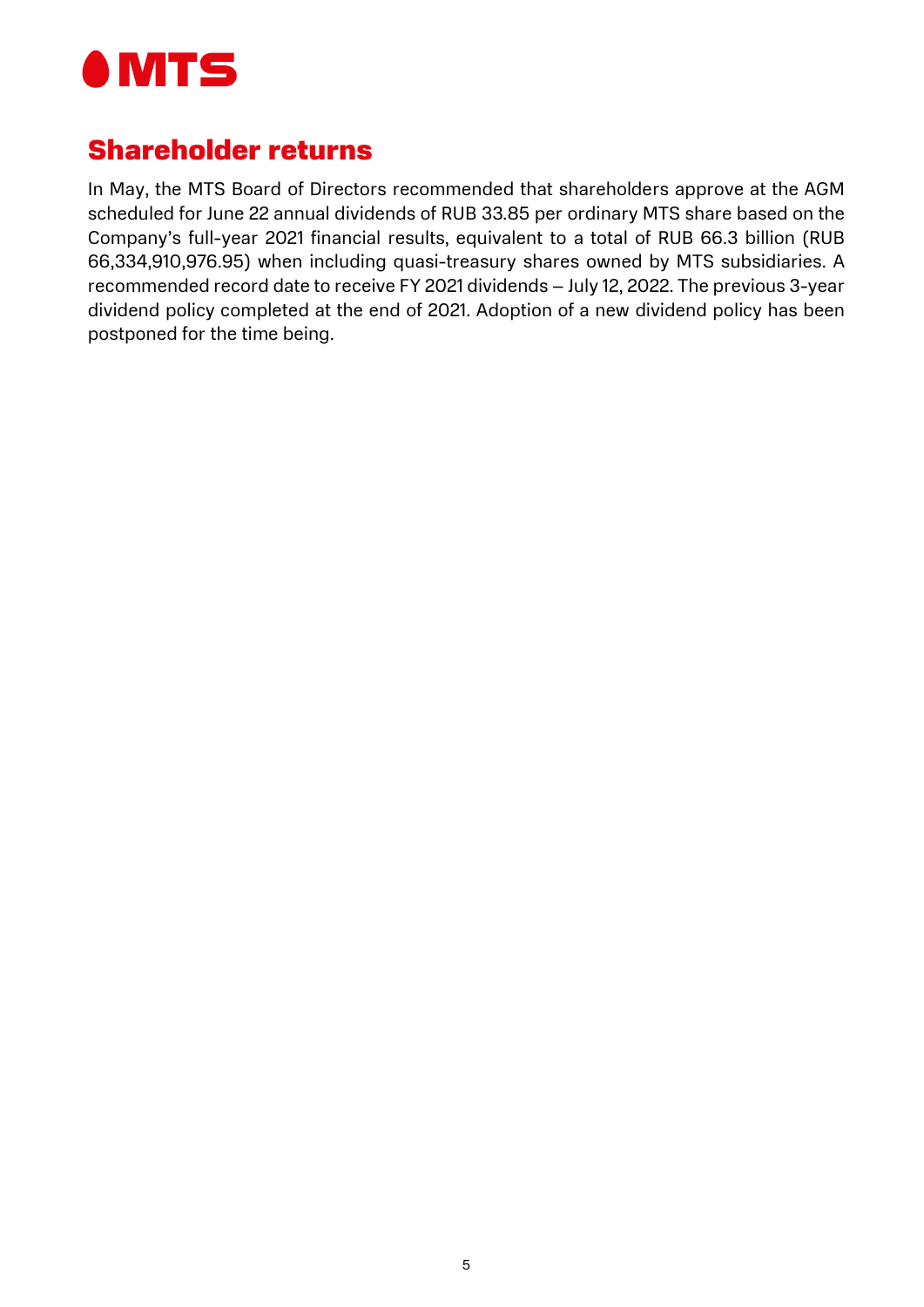

# Other country markets

#### Armenia

| (AMD bn)     | <b>1Q22</b> | <b>1Q21</b> | Change, %   |
|--------------|-------------|-------------|-------------|
| Revenue      | 11.8        | 11.5        | 3.3%        |
| <b>OIBDA</b> | 6.4         | 5.9         | 7.9%        |
| margin       | 54.0%       | 51.7%       | $+2.3 p.p$  |
| Net profit   | 0.55        | 1.9         | $-71.2%$    |
| margin       | 4.6%        | 16.7%       | $-12.1 p.p$ |

In **Armenia**, revenue in Q1 2022 grew 3.3% year-over-year to reach AMD 11.8 bn reflecting increase in subscribers compared to Q1 2021. For the quarter, Armenia OIBDA increased 7.9% to AMD 6.4 bn driven by business performance and costs reduction. In Q1 2022, mobile subscribers in Armenia amounted to 2.2 m.

#### Belarus

| (BYNm)       | <b>1Q22</b> | 1Q21  | Change, %  |
|--------------|-------------|-------|------------|
| Revenue      | 351         | 314   | 11.8%      |
| <b>OIBDA</b> | 185         | 170   | 8.8%       |
| margin       | 52.7%       | 54.1% | $-1.4 p.p$ |
| Net profit   | 90          | 86    | 4.7%       |
| margin       | 25.7%       | 27.2% | $-1.5 p.p$ |

In Belarus, which is not consolidated, revenue in Q1 2022 increased 11.8% year-over-year to reach BYN 351 m. Belarus OIBDA grew 8.8% to BYN 185 m, driven by core business performance (growth in revenue from data transfer). Mobile subscribers in Belarus remained largely unchanged at 5.7 m at the end of the reporting period.

#### Czech Republic<sup>10</sup>

-

| (CZKm)       | 1022 | 1Q21 | Change, %  |
|--------------|------|------|------------|
| Revenue      | 675  | 530  | 27.4%      |
| <b>OIBDA</b> | 2    | 31   | $-93.5%$   |
| margin       | 0.4% | 5.8% | $-5.4 p.p$ |
| Net profit   | 38   | 27   | 40.7%      |
| margin       | 5.6% | 5.1% | $+0.5 p.p$ |

In Q1 2022 in Czech Republic, revenue increased 27.4% year-over-year to reach CZK 675 m, OIBDA declined 93.5% y-o-y to CZK 2 m and net profit amounted to CZK 38 m.

<sup>&</sup>lt;sup>10</sup> Nvision Czech Republic' tailors in-house software solutions, provides support and managed services to telecom operators, delivers electronic and mechanical manufacturing services.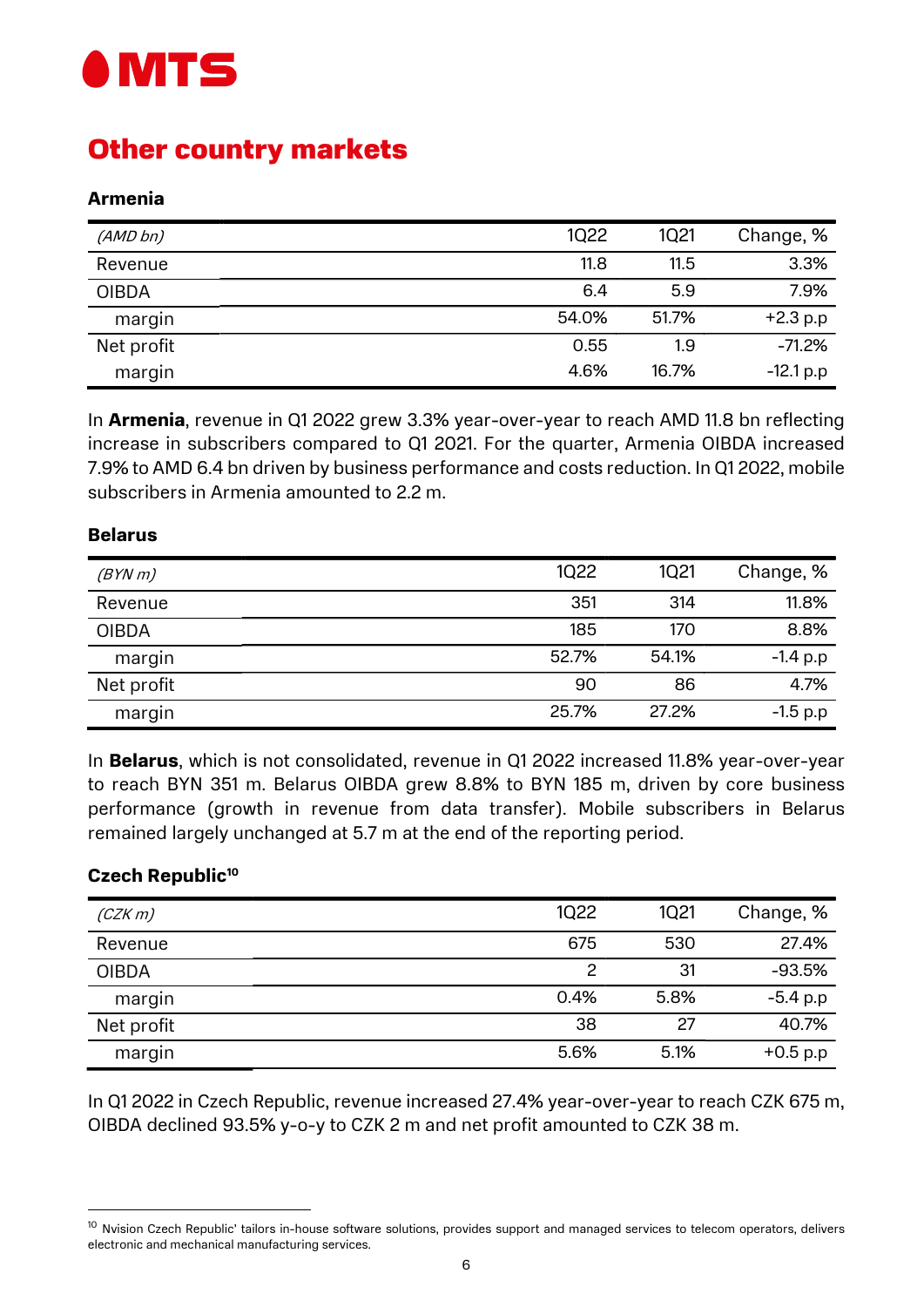

## Recent company news

## Corporate developments

In March, MTS announced that President & CEO Viacheslav Nikolaev had acquired 19,983,816 ordinary shares in the Company, in addition to shares previously acquired under MTS's long-term incentive programs. Following share transfer, Mr. Nikolaev's ownership stake in MTS increased to more than 1.0% and the joint effective stake of Sistema PJSFC ("Sistema") and its subsidiaries in MTS declined to below 50% (to 49.94%).

\*\*\*

In March, the MTS Board of Directors confirmed the appointment of Larisa Bodyagina as Vice President for Human Resources effective April 5, 2022. Prior to joining MTS, Larisa Bodyagina worked from 2018 as Director for Personnel & Organizational Development of Russia's Pyaterochka supermarket chain, part of the X5 Retail Group.

\*\*\*

In March, Konstantin Ernst informed the Company he would be stepping down from his role as Director on the MTS Board of Directors effective March 17, 2022.

\*\*\*

In March, MTS established a Corporate ESG Center to be headed by Yury Savelev. The ESG Center will oversee the Company's ESG strategy and integrate best ESG practices across the Company's business verticals and digital ecosystem. In addition, the ESG Center will explore the development of commercial products aimed at solving urgent social and environmental problems.

\*\*\*

In March, MTS published its audited Consolidated Financial Statements under International Financial Reporting Standards (IFRS) for the twelve months ended December 31, 2021. The document can be found at the Company's Investor Relations website at:

http://ir.mts.ru/investors/financial-center/financial-results/

\*\*\*

In April, the MTS Board of Directors set June 22, 2022 as the date of the Company's next Annual General Meeting of Shareholders ("the AGM"), which will be held in absentia. The record date for the Company's shareholders entitled to participate in the AGM has been set for May 30, 2022.

In May, the Board of Directors recommended that shareholders approve at the AGM scheduled for June 22 annual dividends of RUB 33.85 per ordinary MTS share based on the Company's full-year 2021 financial results, equivalent to a total of RUB 66.3 billion (RUB 66,334,910,976.95) when including quasi-treasury shares owned by MTS subsidiaries. A recommended record date to receive FY 2021 dividends – July 12, 2022.

Matters submitted to the AGM agenda by the Board include: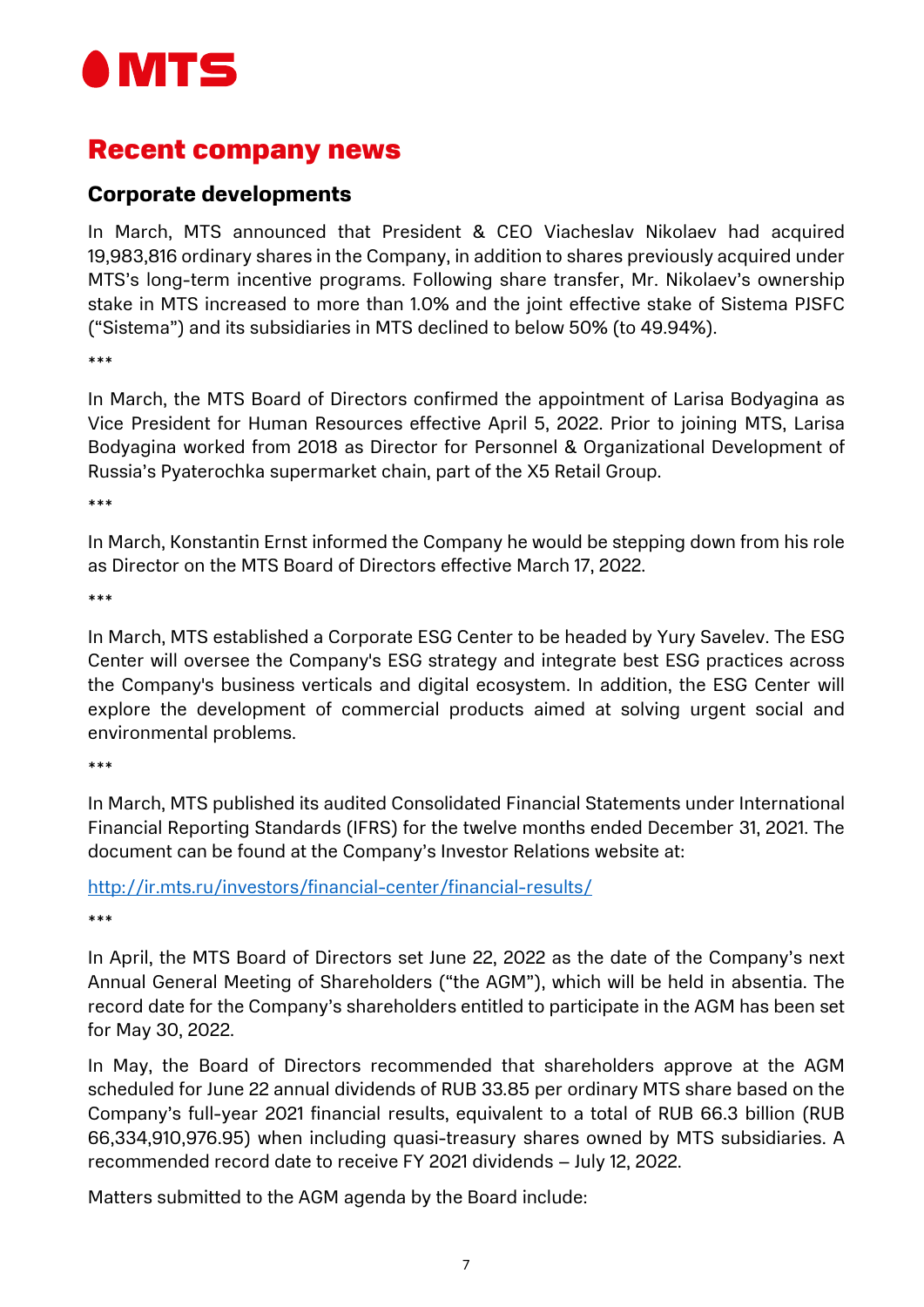

- Approval of the MTS PJSC Annual Report; MTS PJSC Annual Financial Statements, including MTS PJSC Profit & Loss Statement; and distribution of profits and losses of MTS PJSC based on FY 2021 results (including dividend payments);
- Approval of the composition of the MTS PJSC Board of Directors;
- Approval of the composition of the Auditing Commission;
- Approval of the Company's auditor;
- Approval of the Company Charter as amended; Regulations on the Board of Directors and Management Board as amended; as well as Regulations on Remunerations & Compensations Payable to Members of the Board of Directors as amended.

Informational materials regarding the AGM agenda will be posted on the MTS website ahead of the event.

\*\*\*

In April, MTS published its annual report on Form 20-F for the fiscal year ended December 31, 2021 earlier filed with the United States Securities and Exchange Commission. The document is available at:

#### https://static.ssl.mts.ru/mts\_rf/images/mts-2021-20-f.pdf

Hard copies of the document with the Company's complete audited financial statements will be available to shareholders upon request.

### Debt

In April, MTS issued two series of exchange-traded bonds on MOEX totaling RUB 20 bn: (1) series 001P-20 bonds in the amount of RUB 10 bn with a maturity of 4 years and a coupon rate of 11.75%; and (2) series 001P-19 bonds in the amount of RUB 10 bn with a maturity of 3 years and a coupon rate of 11.69%. MTS intends to use the funds for general corporate purposes and optimization of its debt portfolio.

## M&A

In February, MTS invested RUB 740 m in the equity share capital of UrentBike.ru, LLC ("Urent"), a leader on the Russian micro-mobility short-term rental market. The deal, which is aimed at expanding the range of services offered within the MTS ecosystem, was carried out as part of a recent funding round, which saw MTS as lead investor and also attracted other investments. Urent is Russia's largest electric scooter rental operator with a fleet of over 60,000 e-scooters in more than 60 cities, representing more than 50% of the national market in terms of fleet size.

\*\*\*

In April, MTS announced a RUB 72 m investment of the MTS Venture Fund in Bartello, an online food and beverage ordering service. Bartello, which allows restaurant customers to order and pay for refreshments without calling a waiter, will be integrated into the MTS Live app to allow attendees to place online orders during concerts, music festivals, and other events.

\*\*\*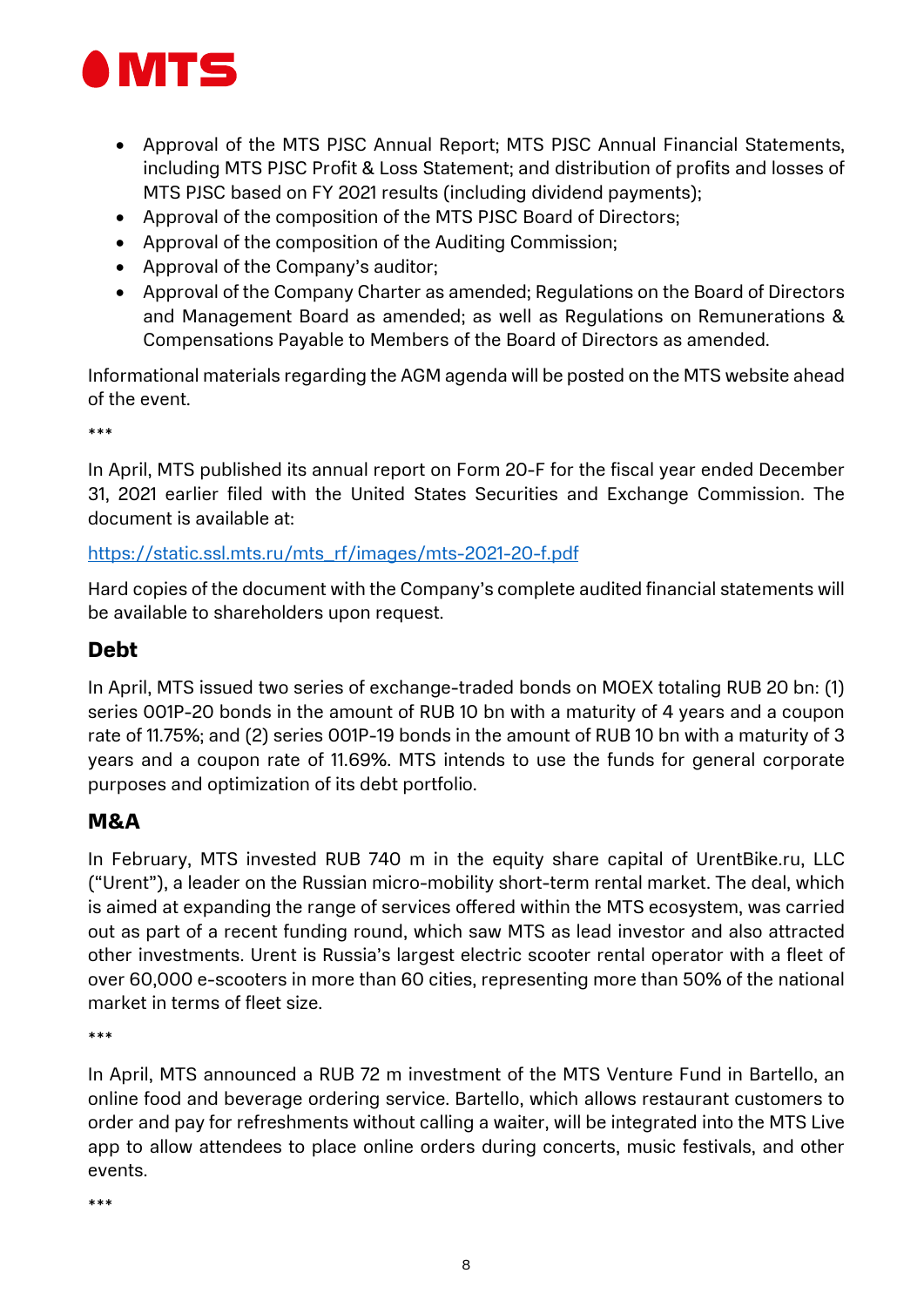

In April, MTS announced the acquisition of a stake in Gulfstream Security Systems JSC (operates under the Gulfstream brand), one of Russia's leading providers of digital safeguard systems for residential households, automobiles, and commercial real estate, in a move aimed at expanding MTS's Smart Home business vertical. Under the terms of the deal, MTS has acquired 58.38% of the shares in the company for approximately RUB 2.0 bn. Gulfstream provides comprehensive solutions to safeguard against burglary, theft, fire, and water damage, as well as an IT platform for digital smart home services. The company's advanced solutions cover a full range of customer needs, from private homes and apartments to retail stores and corporate offices.

## Ratings

In January, Russia's National Credit Ratings Agency has reaffirmed MTS's credit rating of AAA.ru, the agency's highest, with a stable outlook. In its report, National Credit Ratings noted several key factors that influenced their decision, including: (1) the low systematic risk to MTS's operations; (2) the Company's moderate leverage, high margin of safety for debt servicing, significant operating margin, as well as healthy liquidity levels; and (3) quality of the Company's management and strategic planning.

\*\*\*

In February, the MTS Board of Directors established a Special Committee of the Board for Cloud & Infrastructure Development to be chaired by Independent Director Nadia Shouraboura. In addition, the Board amended the composition of the ESG Committee.

## Cloud & IoT

In March, MTS deployed an NB-IoT network at the Novolazarevskaya Antarctic station with an NB-IoT network. The service enables B2B customers to monitor the performance of sensors and meters in hard-to-reach areas, avoiding the need for regular on-site trips for equipment inspection. The network is aimed at helping to carry out environmental research, including remote monitoring of sea ice as well as the dynamics of glaciers and icebergs.

\*\*\*

In April, MTS launched the MONTE (Monitoring Events) service on the company's NB-IoT network, the first offering of its kind in Russia for enabling remote monitoring of subscriber devices over narrow-band Internet of Things connectivity.

\*\*\*

In April, Neurosoft, one of Russia's largest medical equipment manufacturers, announced the company is launching remote ECG diagnostics across clinics in Russia via the #CloudMTS platform. The system will allow medical professionals to remotely diagnose dangerous conditions in real time with the aim to provide timely, high-quality patient care.

\*\*\*

In April, MTS announced that its #CloudMTS platform has been certified for compliance with the international PCI DSS security standard. The certification allows companies from the Internet commerce and financial sector to use cloud infrastructure to store, process and transfer data of bank cards of payment systems, including MIR and UnionPay.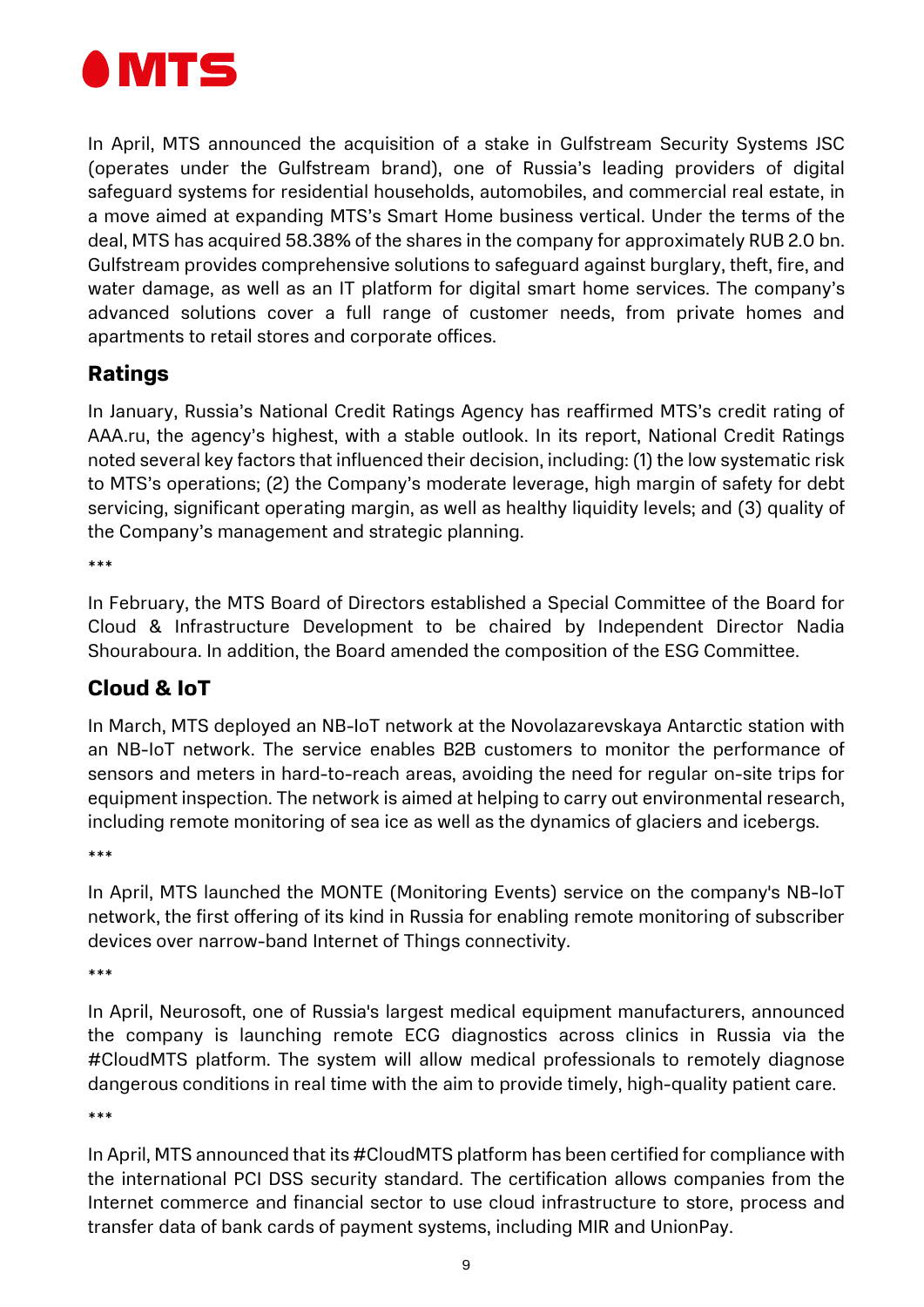

#### Innovation

In April, MTS announced 14 projects had passed review and would advance to the development stage under the MTS Startup Hub program. The startups are focused on new innovative commercial solutions based on cutting-edge technologies, including in AR/VR, autonomous vehicles, machine vision, 5G connectivity, and edge computing. More than 90 startups from different regions of Russia applied to the latest MTS Startup Hub intake round.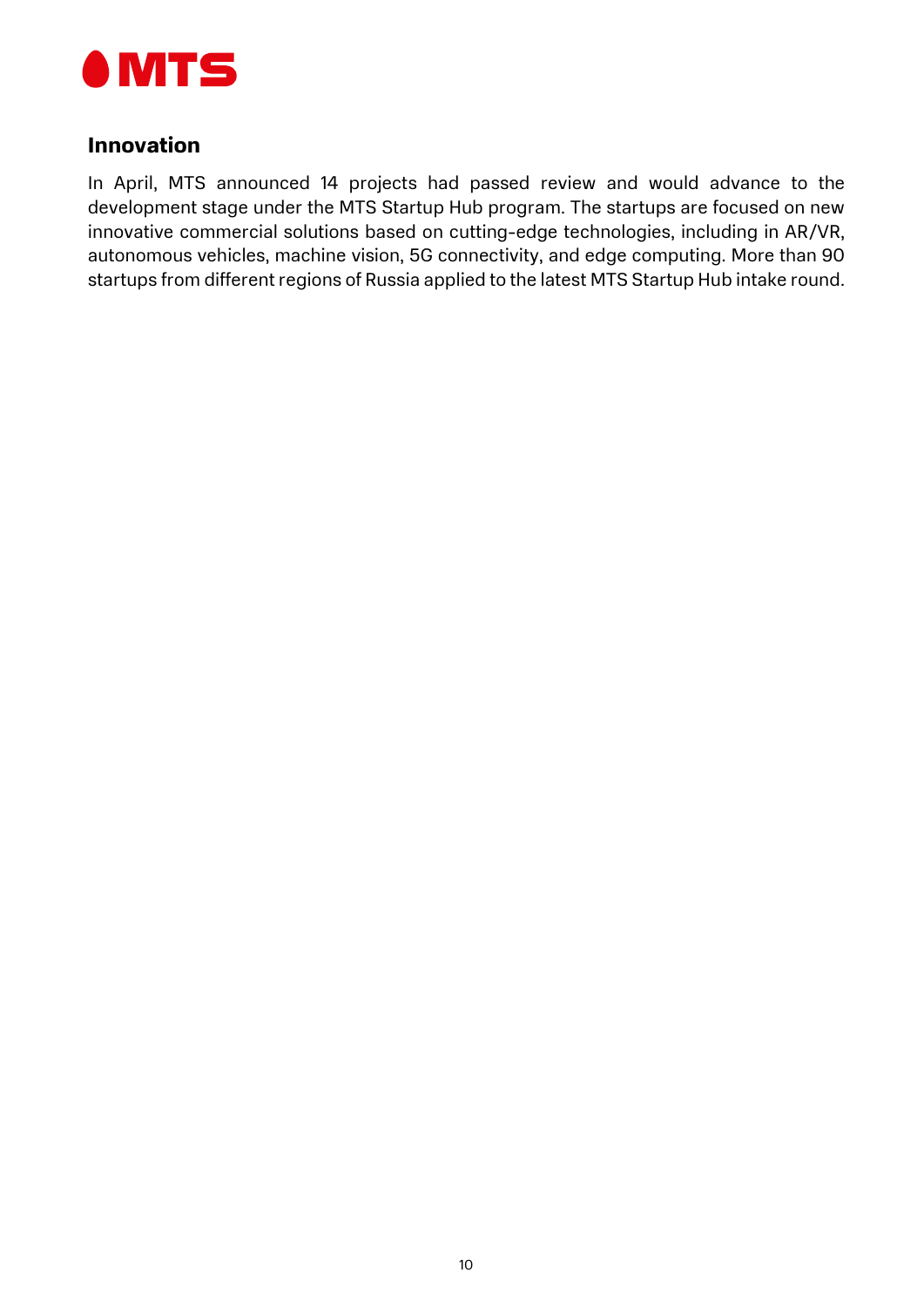

## Cautionary note on forward-looking statements

Some of the information in this press release may contain projections or other forwardlooking statements regarding future events or the future financial performance of MTS, as defined in the safe harbor provisions of the U.S. Private Securities Litigation Reform Act of 1995. You can identify forward looking statements by terms such as "expect," "believe," "anticipate," "estimate," "intend," "will," "could," "may" or "might," and the negative of such terms or other similar expressions. We wish to caution you that these statements are only predictions and that actual events or results may differ materially. We do not undertake or intend to update these statements to reflect events and circumstances occurring after the date hereof or to reflect the occurrence of unanticipated events. We refer you to the documents MTS files from time to time with the U.S. Securities and Exchange Commission, specifically the Company's most recent Form 20-F. These documents contain and identify important factors, including those contained in the section captioned "Risk Factors" that could cause the actual results to differ materially from those contained in our projections or forward-looking statements, including, among others, the severity and duration of current economic and financial conditions, including the ongoing geopolitical situation relating to the conflict in Ukraine, the expansion of sanctions imposed on the Russian Federation by the United States, European Union and United Kingdom, volatility in interest and exchange rates (including the decline in the value of the Russian ruble against the U.S. dollar and the euro), commodity and equity prices and the value of financial assets; the impact of Russian, U.S. and other foreign government programs to restore liquidity and stimulate national and global economies, our ability to maintain our current credit rating and the impact on our funding costs and competitive position if we do not do so, strategic actions, including acquisitions and dispositions and our success in integrating acquired businesses, potential fluctuations in quarterly results, our competitive environment, dependence on new service development and tariff structures, rapid technological and market change, acquisition strategy, risks associated with telecommunications infrastructure, governmental regulation of the telecommunications industries and other risks associated with operating in Russia and the CIS, volatility of stock price, financial risk management and future growth subject to risks.

## Note on financial measures & definitions

This press release includes financial information prepared in accordance with International Financial Reporting Standards, or IFRS, as well as other financial measures referred to as non-IFRS. The non-IFRS financial measures should be considered in addition to, but not as a substitute for, the information prepared in accordance with IFRS. Due to the rounding and translation practices, Russian ruble and functional currency margins, as well as other non-IFRS financial measures, may differ.

Operating Income Before Depreciation and Amortization (OIBDA) and OIBDA margin. OIBDA represents operating income before depreciation and amortization. OIBDA margin is defined as OIBDA as a percentage of our net revenues. OIBDA may not be similar to OIBDA measures of other companies, is not a measurement under IFRS and should be considered in addition to, but not as a substitute for, the information contained in our consolidated statement of profit or loss. We believe that OIBDA provides useful information to investors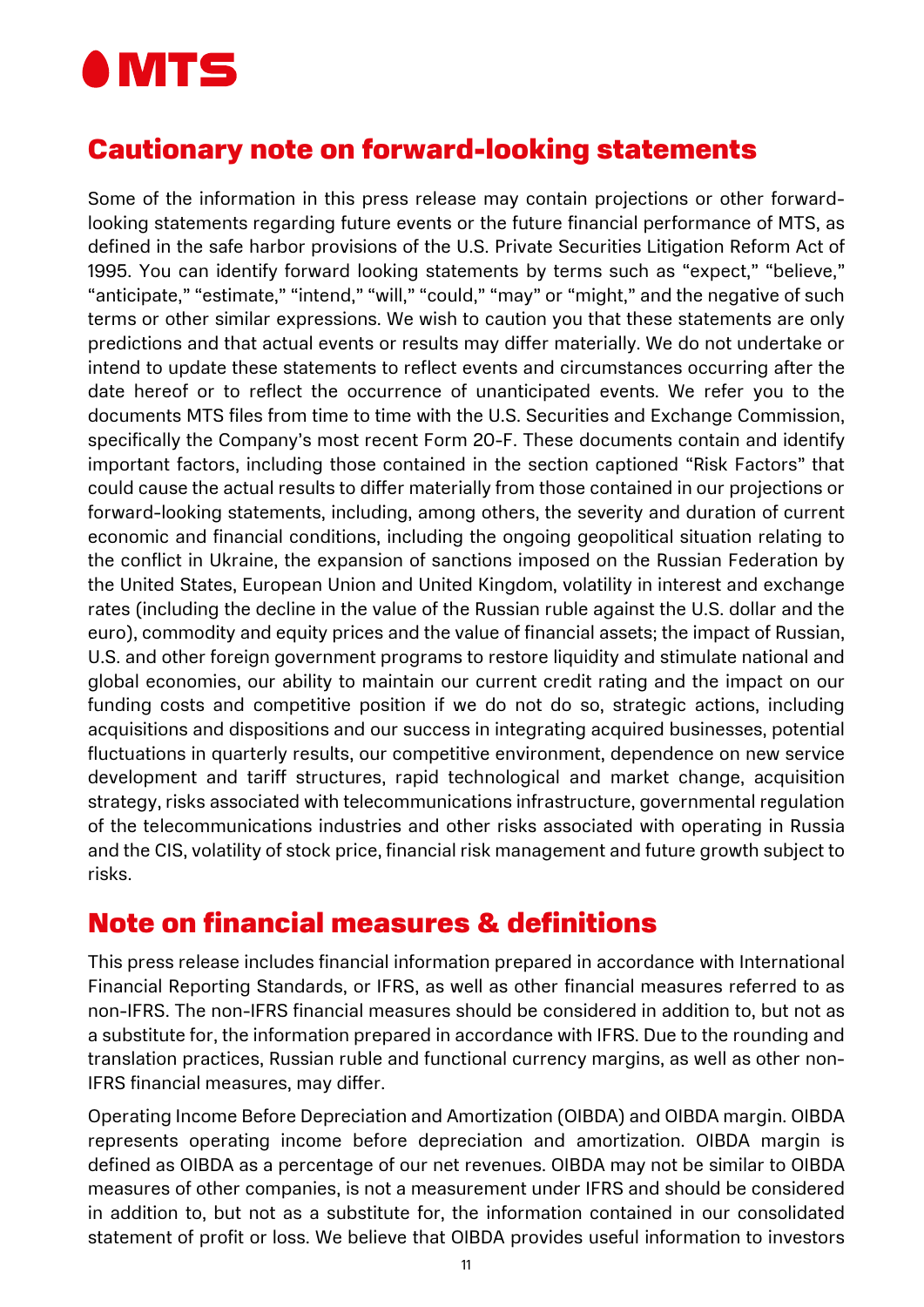

because it is an indicator of the strength and performance of our ongoing business operations, including our ability to fund discretionary spending such as capital expenditures, acquisitions of mobile operators and other investments and our ability to incur and service debt. While depreciation and amortization are considered operating costs under IFRS, these expenses primarily represent the non-cash current period allocation of costs associated with long-lived assets acquired or constructed in prior periods. Our OIBDA calculation is commonly used as one of the bases for investors, analysts and credit rating agencies to evaluate and compare the periodic and future operating performance and value of companies within the wireless telecommunications industry. We use the term Adjusted for OIBDA and operating profit where there were items that do not reflect underlying operations that were excluded.

| OIBDA and Adjusted OIBDA can be reconciled to our consolidated statements of profit or |  |
|----------------------------------------------------------------------------------------|--|
| loss as follows <sup>11</sup> :                                                        |  |

| Group (RUB bn)                                 | Q1'21          | Q2'21 | Q3'21 | Q4'21 | Q1'22          |
|------------------------------------------------|----------------|-------|-------|-------|----------------|
| Operating profit                               | 28.6           | 30.4  | 33.5  | 25.8  | 26.7           |
| Add: D&A                                       | 26.8           | 26.8  | 27.9  | 29.7  | 29.6           |
| Loss from impairment of                        |                |       |       |       | 0.2            |
| non-current assets                             |                |       |       |       |                |
| Adjusted OIBDA                                 | 55.4           | 57.2  | 61.3  | 55.5  | 56.5           |
| Russia (RUB bn)                                | Q1'21          | Q2'21 | Q3'21 | Q4'21 | Q1'22          |
| Operating profit                               | 27.9           | 29.8  | 32.8  | 25.3  | 25.7           |
| Add: D&A                                       | 26.2           | 26.2  | 27.2  | 29.0  | 28.9           |
| Loss from impairment of non-<br>current assets | $\overline{a}$ |       |       | -     | 0.2            |
| <b>Adjusted OIBDA</b>                          | 54.1           | 56.0  | 60.0  | 54.4  | 54.9           |
| Armenia (RUB m)                                | Q1'21          | Q2'21 | Q3'21 | Q4'21 | Q1'22          |
| Operating profit                               | 271            | 463   | 390   | 346   | 528            |
| Add: D&A                                       | 568            | 517   | 632   | 594   | 595            |
| <b>OIBDA</b>                                   | 839            | 980   | 1022  | 940   | 1123           |
| Czech (RUB m)                                  | Q1'21          | Q2'21 | Q3'21 | Q4'21 | Q1'22          |
| Operating profit                               | 66             | 269   | 23    | 80    | $-43$          |
| Add: D&A                                       | 39             | 37    | 37    | 45    | 48             |
| <b>OIBDA</b>                                   | 105            | 306   | 60    | 124   | $\overline{4}$ |

#### OIBDA and OIBDA margin can be reconciled to our operating margin as follows<sup>11</sup>:

| Group            | Q1'21 | 22'21 | Q3'21 | O4'21 | Q1'22 |
|------------------|-------|-------|-------|-------|-------|
| Operating margin | 23.1% | 23.7% | 24.2% | 18.0% | 19.8% |
| Add: D&A         | 21.6% | 20.8% | 20.2% | 20.7% | 22.0% |

<sup>&</sup>lt;sup>11</sup> Totals may add up differently due to rounding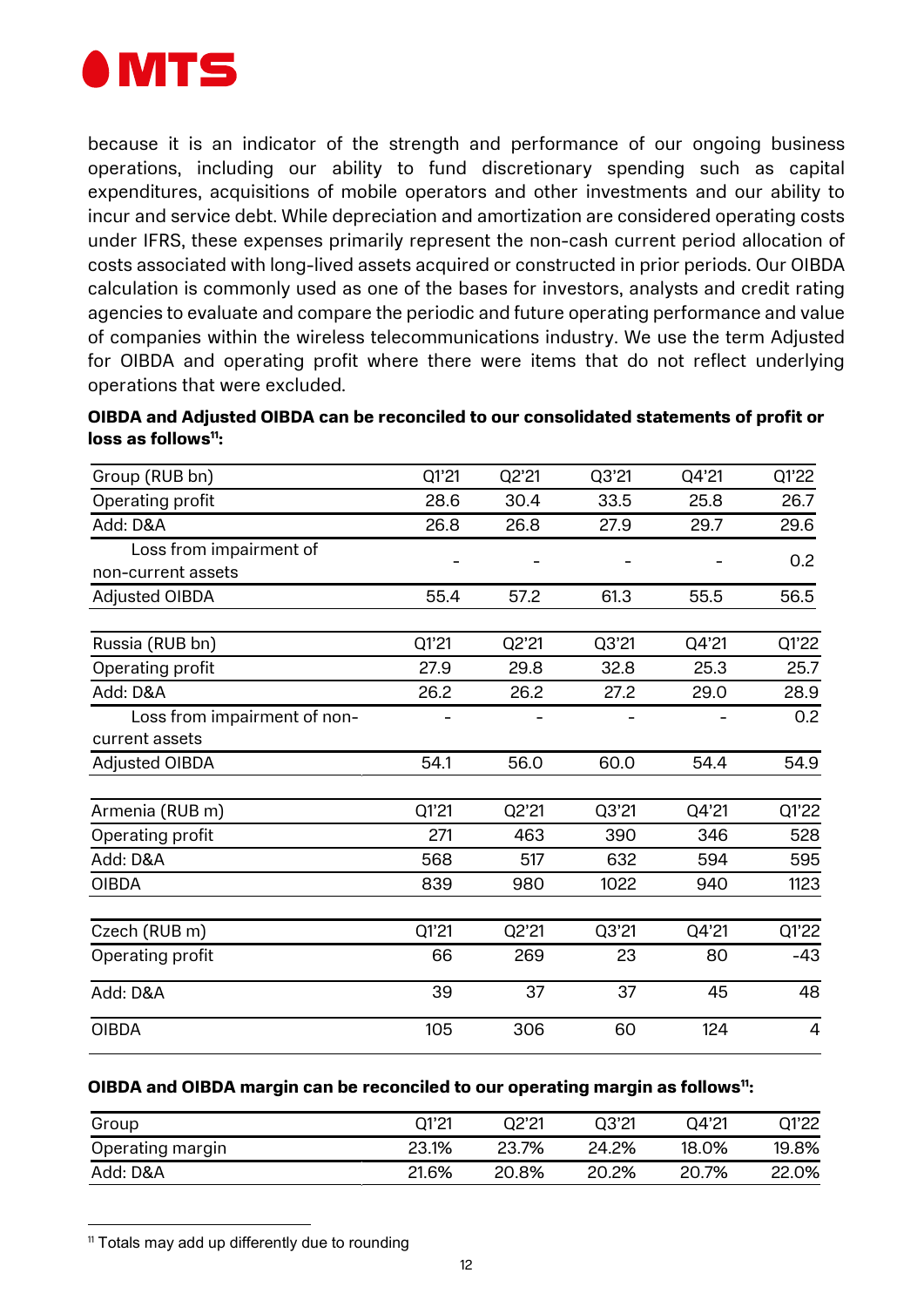

| Loss from impairment of non-                   |       |       |       |       | 0.2%  |
|------------------------------------------------|-------|-------|-------|-------|-------|
| current assets                                 |       |       |       |       |       |
| Adjusted OIBDA margin                          | 44.7% | 44.5% | 44.4% | 38.6% | 42.0% |
| Russia                                         | Q1'21 | Q2'21 | Q3'21 | Q4'21 | Q1'22 |
| Operating margin                               | 23.1% | 23.8% | 24.3% | 18.1% | 19.8% |
| Add: D&A                                       | 21.7% | 20.9% | 20.2% | 20.7% | 22.3% |
| Loss from impairment of non-<br>current assets |       |       |       |       | 0.2%  |
| Adjusted OIBDA margin                          | 44.8% | 44.7% | 44.5% | 38.8% | 42.2% |
| Armenia                                        | Q1'21 | Q2'21 | Q3'21 | Q4'21 | Q1'22 |
| Operating margin                               | 16.7% | 26.7% | 20.2% | 18.4% | 25.4% |
| Add: D&A                                       | 35.0% | 29.8% | 32.8% | 31.6% | 28.6% |
| OIBDA margin                                   | 51.7% | 56.6% | 53.0% | 49.9% | 54.0% |
| Czech                                          | Q1'21 | Q2'21 | Q3'21 | Q4'21 | Q1'22 |
| Operating margin                               | 3.6%  | 14.6% | 1.3%  | 4.0%  | n/a   |
| Add: D&A                                       | 2.1%  | 2.0%  | 2.1%  | 2.3%  | 1.8%  |
| OIBDA margin                                   | 5.8%  | 16.6% | 3.4%  | 6.2%  | 0.2%  |

| Group (RUB bn)            | D1'21   | N2'21  | 03'21 | O4'21 | O1'22   |
|---------------------------|---------|--------|-------|-------|---------|
| Group free cash flow      | $-13.7$ |        | 4.1   | 33.5  | -33.6   |
| Less: Bank free cash flow | -26.3   | $-1.8$ | $-2$  | 2.6   | $-13.6$ |
| Free cash flow ex-Bank    | 12 G    | 5.5    | 6.1   | 31.0  | -20.0   |

#### Definitions

Total debt. Total debt represents short-term and long-term debt excluding lease obligations and debt issuance costs.

Net debt. Net debt represents total debt less cash and cash equivalents, short-term investments, long-term deposits, swap and currency hedging. Our net debt calculation is commonly used as one of the bases for investors, analysts and credit rating agencies to evaluate and compare our periodic and future liquidity within the wireless telecommunications industry. Our net debt calculation may not be similar to the net debt calculation of other companies. The non-IFRS financial measures should be considered in addition to, but not as a substitute for, the information prepared in accordance with IFRS.

Free Cash Flow. Free cash flow is represented by net cash from operating activities less cash used for certain investing activities. Free cash flow is commonly used by investors, analysts and credit rating agencies to assess and evaluate our performance over time and within the wireless telecommunications industry. Our free cash flow calculation may not be similar to the free cash flow calculation of other companies. Because free cash flow is not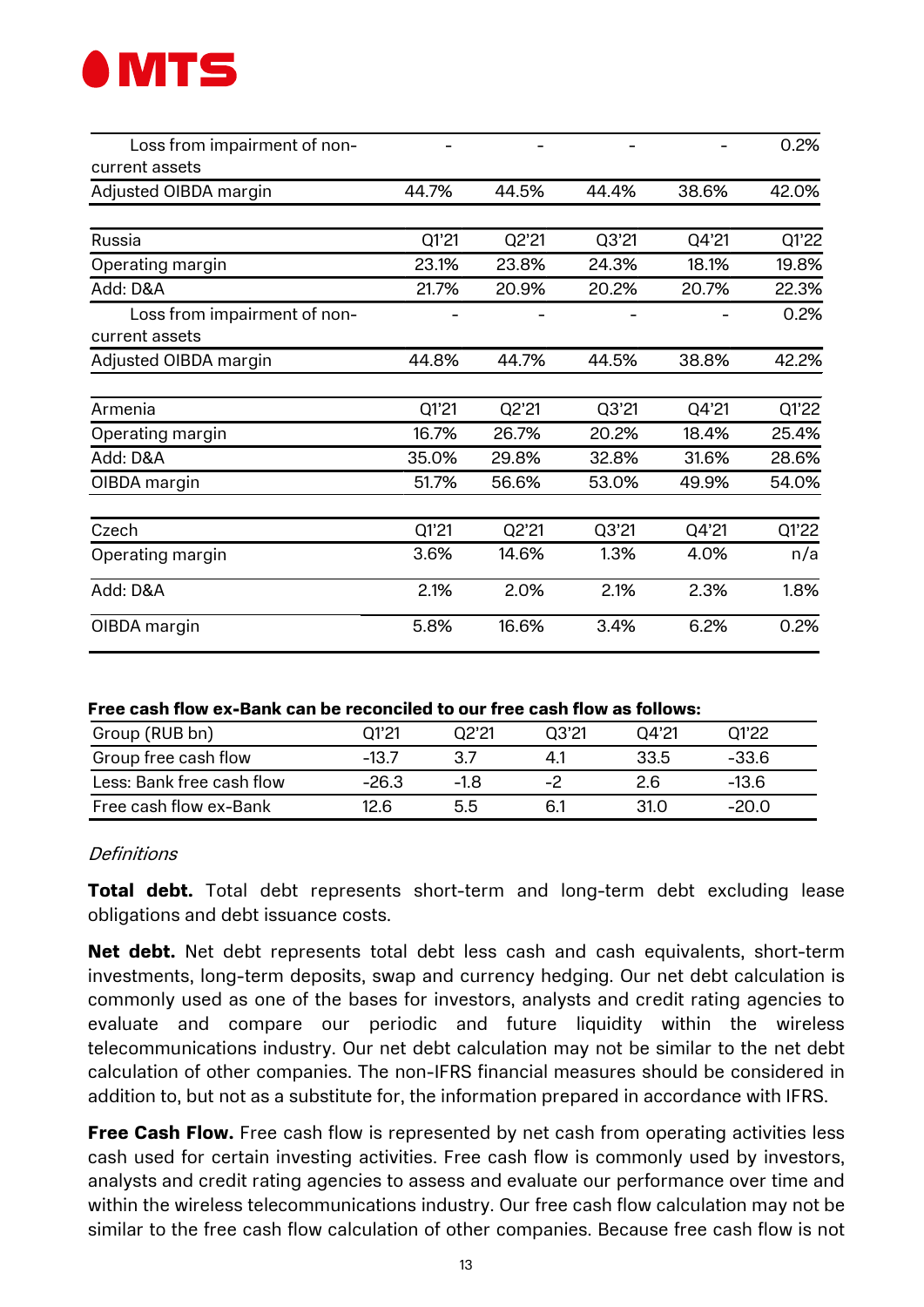

based in IFRS and excludes certain sources and uses of cash, the calculation should not be looked upon as an alternative to our consolidated statement of cash flows or other information prepared in accordance with IFRS.

Subscriber. We define a "subscriber" as an organization or individual, whose SIM-card:

- shows traffic-generating activity or
- accrues a balance for services rendered or
- is replenished or topped off

over the course of any three-month period, inclusive within the reporting period, and was not blocked at the end of the period.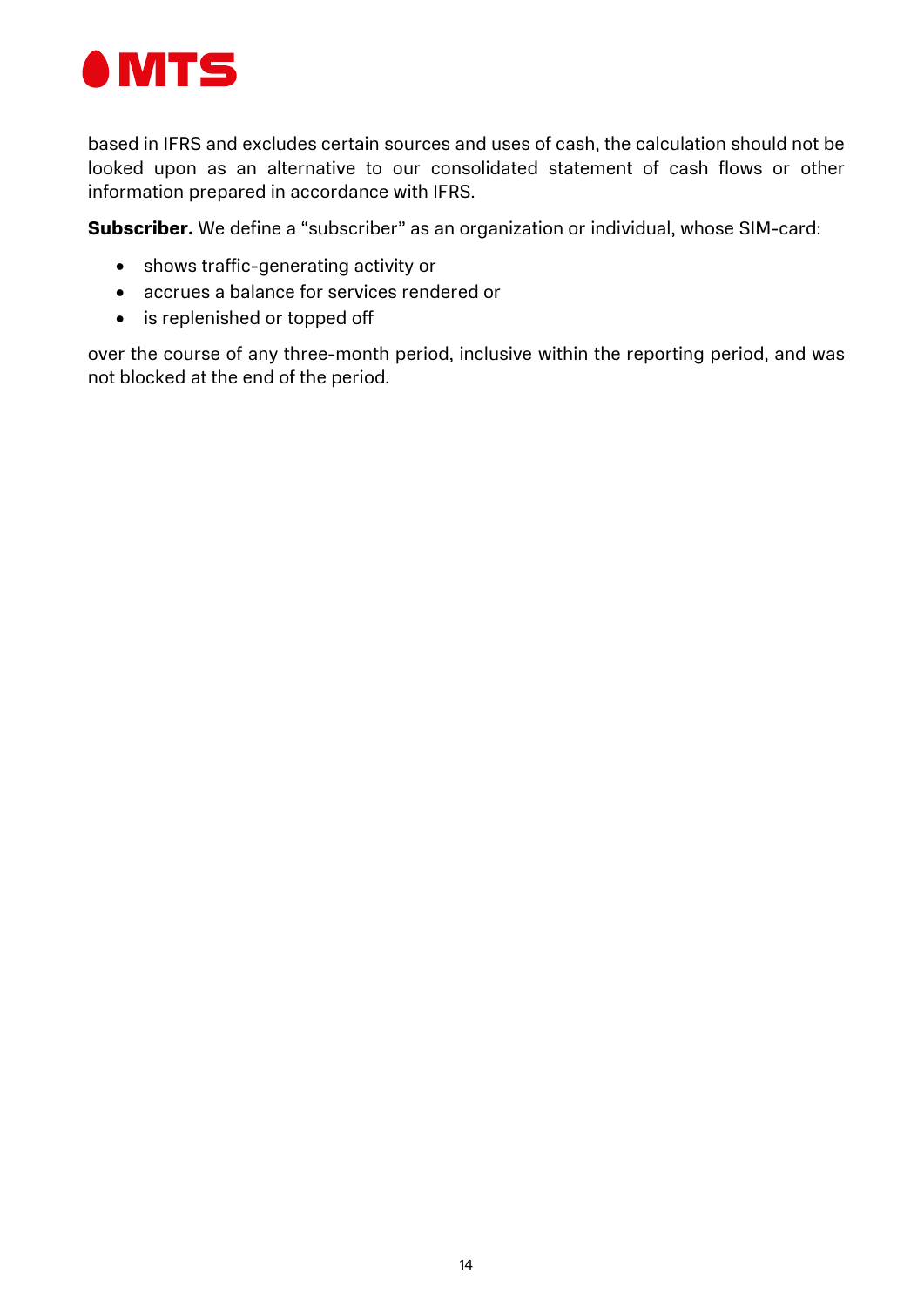

# Consolidated financial statements

MOBILE TELESYSTEMS CONSOLIDATED STATEMENTS OF COMPREHENSIVE INCOME FOR THE THREE MONTHS ENDED MARCH 31, 2022 AND 2021

(Amounts in millions of RUB except per share amount)

|                                                                                                | Three months ended | Three months ended |
|------------------------------------------------------------------------------------------------|--------------------|--------------------|
|                                                                                                | March 31, 2022     | March 31, 2021     |
| Service revenue                                                                                | 117,684            | 106,562            |
| Sales of goods                                                                                 | 16,763             | 17,378             |
| Revenue                                                                                        | 134,447            | 123,940            |
|                                                                                                |                    |                    |
| Cost of services                                                                               | (36, 639)          | (30, 430)          |
| Cost of goods                                                                                  | (15, 147)          | (16, 594)          |
|                                                                                                |                    |                    |
| Selling, general and administrative expenses                                                   | (24, 313)          | (21, 498)          |
| Depreciation and amortization                                                                  | (29, 585)          | (26, 784)          |
| Operating share of the profit of associates and                                                |                    |                    |
| joint ventures                                                                                 | 1,340              | 1,293              |
| Impairment of non-current assets                                                               | (207)              | 5                  |
| Other operating expenses                                                                       | (3,227)            | (1, 353)           |
| <b>Operating profit</b>                                                                        | 26,669             | 28,579             |
|                                                                                                |                    |                    |
| Other income / (expenses):                                                                     | 403                | 864                |
| Finance income                                                                                 | (14, 358)          | (9, 467)           |
| Finance costs                                                                                  |                    | 339                |
| Other income                                                                                   | (4, 371)           |                    |
| Total other expenses, net                                                                      | (18, 326)          | (8, 264)           |
| Profit before tax from continuing operations                                                   | 8,343              | 20,315             |
| Income tax expense                                                                             | (2, 456)           | (4, 113)           |
| Profit for the period from continuing<br>operations                                            | 5,887              | 16,202             |
| Discontinued operation:                                                                        |                    |                    |
| Profit after tax for the period from<br>discontinued operation                                 | (1,867)            | 145                |
| Profit for the period                                                                          | 4,020              | 16,347             |
| Profit for the period attributable to non-controlling<br>interests                             | (164)              | (176)              |
| Profit for the period attributable to owners of<br>the Company                                 | 3,856              | 16,171             |
| Other comprehensive income<br>Items that may be reclassified subsequently<br>to profit or loss |                    |                    |
| Exchange differences on translating foreign<br>operations                                      | 2,447              | 248                |
| Net fair value loss on financial instruments                                                   | (1,485)            |                    |
| Other comprehensive income for the period                                                      | 962                | 248                |
| Total comprehensive income for the period                                                      | 4,982              | 16,595             |
| Less comprehensive income for the period<br>attributable to the noncontrolling interests       | (164)              | (176)              |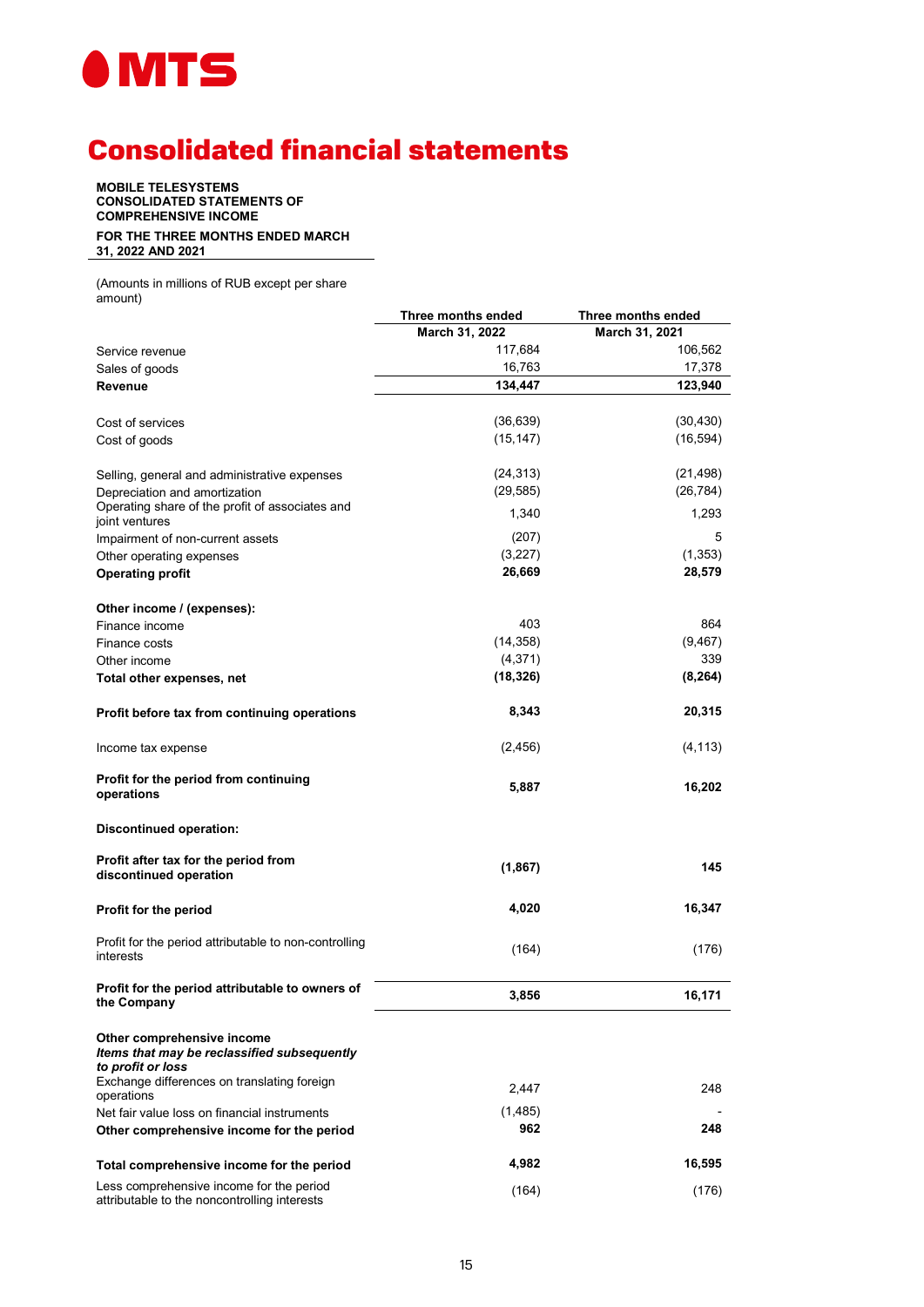

| Comprehensive income for the period<br>attributable to owners of the Company                                                                  | 4,818     | 16,419    |
|-----------------------------------------------------------------------------------------------------------------------------------------------|-----------|-----------|
| Weighted average number of common shares<br>outstanding, in thousands - basic<br>Earnings per share attributable to the Group -<br>basic:     | 1,664,718 | 1,726,941 |
| EPS from continuing operations                                                                                                                | 3.44      | 9.28      |
| EPS from discontinued operation                                                                                                               | (1.12)    | 0.08      |
| Total EPS - basic                                                                                                                             | 2.32      | 9.36      |
| Weighted average number of common shares<br>outstanding, in thousands - diluted<br>Earnings per share attributable to the Group -<br>diluted: | 1,691,522 | 1,728,984 |
| EPS from continuing operations                                                                                                                | 3.38      | 9.27      |
| EPS from discontinued operation                                                                                                               | (1.10)    | 0.08      |
| Total EPS - diluted                                                                                                                           | 2.28      | 9.35      |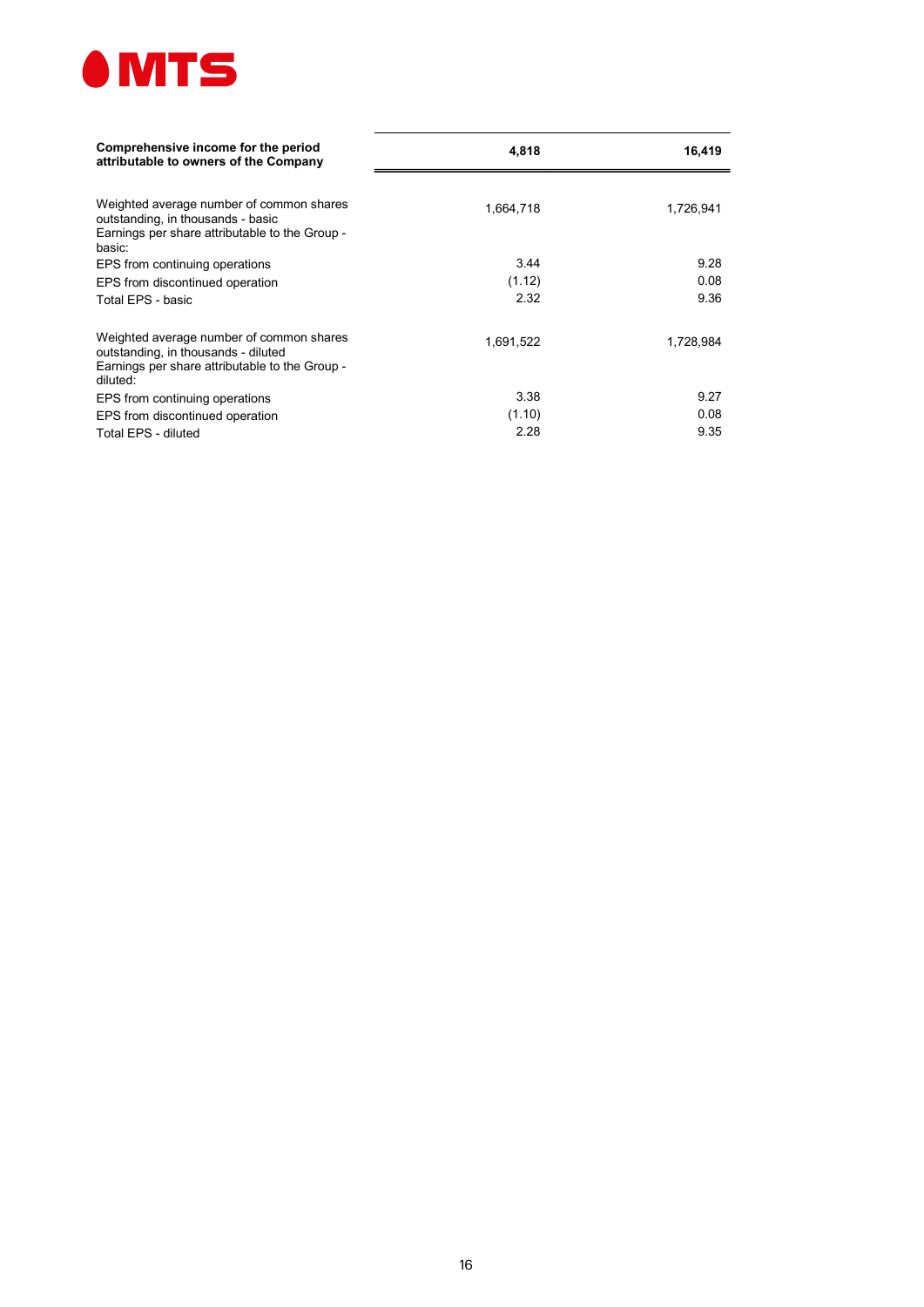

#### MOBILE TELESYSTEMS CONSOLIDATED STATEMENTS OF FINANCIAL POSITION AS OF MARCH 31, 2022 AND AS OF December 31, 2021

(Amounts in millions of RUB)

|                                                     | As of March 31, | As of December 31, |
|-----------------------------------------------------|-----------------|--------------------|
|                                                     | 2022            | 2021               |
| <b>NON-CURRENT ASSETS:</b>                          |                 |                    |
| Property, plant and equipment                       | 320,296         | 311,250            |
| Investment property                                 | 1,990           | 2,498              |
| Right-of-use assets                                 | 129,557         | 132,343            |
| Intangible assets                                   | 152,172         | 142,951            |
| Investments in associates and joint ventures        | 7,809           | 8,735              |
| Other investments                                   | 5,081           | 4,591              |
| Deferred tax assets                                 | 12,063          | 11,683             |
| Accounts receivable, related parties                | 5,011           | 5,000              |
| Bank deposits and loans to customers                | 125,365         | 118,342            |
| Other financial assets                              | 11,008          | 9,335              |
| Other assets                                        | 7,121           | 5,790              |
|                                                     |                 |                    |
| <b>Total non-current assets</b>                     | 777,473         | 752,518            |
|                                                     |                 |                    |
| <b>CURRENT ASSETS:</b>                              |                 |                    |
| Inventories                                         | 19,124          | 18,981             |
| Trade and other receivables                         | 39,912          | 37,897             |
| Accounts receivable, related parties                | 4,001           | 2,287              |
| Bank deposits and loans to customers                | 89,893          | 87,594             |
| Short-term investments                              | 27,251          | 28,972             |
| <b>VAT</b> receivable                               | 11,293          | 11,746             |
| Income tax assets                                   | 3,295           | 2,021              |
| Assets held for sale                                | 514             | 549                |
| Cash and cash equivalents                           | 34,958          | 40,590             |
| Other financial assets                              | 24,767          | 27,349             |
| Advances paid and prepaid expenses and other assets | 6,945           | 5,314              |
| <b>Total current assets</b>                         | 261,953         | 263,300            |
| <b>Total assets</b>                                 | 1,039,426       | 1,015,818          |
|                                                     |                 |                    |
|                                                     |                 |                    |
| <b>EQUITY:</b>                                      |                 |                    |
| Equity attributable to owners of the Company        | 16,852          | 9,766              |
| Non-controlling interests                           | 5,001           | 4,838              |
| <b>Total equity</b>                                 | 21,853          | 14,604             |
|                                                     |                 |                    |
| <b>NON-CURRENT LIABILITIES:</b>                     |                 |                    |
| <b>Borrowings</b>                                   | 365,153         | 350,300            |
| Lease obligations                                   | 133,420         | 135,800            |
| Bank deposits and liabilities                       | 7,625           | 14,313             |
| Deferred tax liabilities                            | 18,621          | 17,901             |
| Provisions                                          | 10,342          | 7,288              |
| Other financial liabilities                         | 812             | 180                |
| <b>Other liabilities</b>                            | 1,983           | 2,012              |
| <b>Total non-current liabilities</b>                | 537,956         | 527,794            |
|                                                     |                 |                    |
| <b>CURRENT LIABILITIES:</b>                         |                 |                    |
| Trade and other payables                            | 61,228          | 72,078             |
| Accounts payable, related parties                   | 1,758           | 4,107              |
| <b>Borrowings</b>                                   | 132,459         | 111,839            |
| Lease obligations                                   | 19,675          | 18,709             |
| Bank deposits and liabilities                       | 207,174         | 207,055            |
| Income tax liabilities                              | 2,131           | 768                |
| Provisions                                          | 12,121          | 17,479             |
| Other financial liabilities                         | 658             | 203                |
| Other liabilities                                   | 42,413          | 41,182             |
|                                                     | 479,617         | 473,420            |
| <b>Total current liabilities</b>                    |                 |                    |
|                                                     | 1,039,426       | 1,015,818          |
| <b>Total equity and liabilities</b>                 |                 |                    |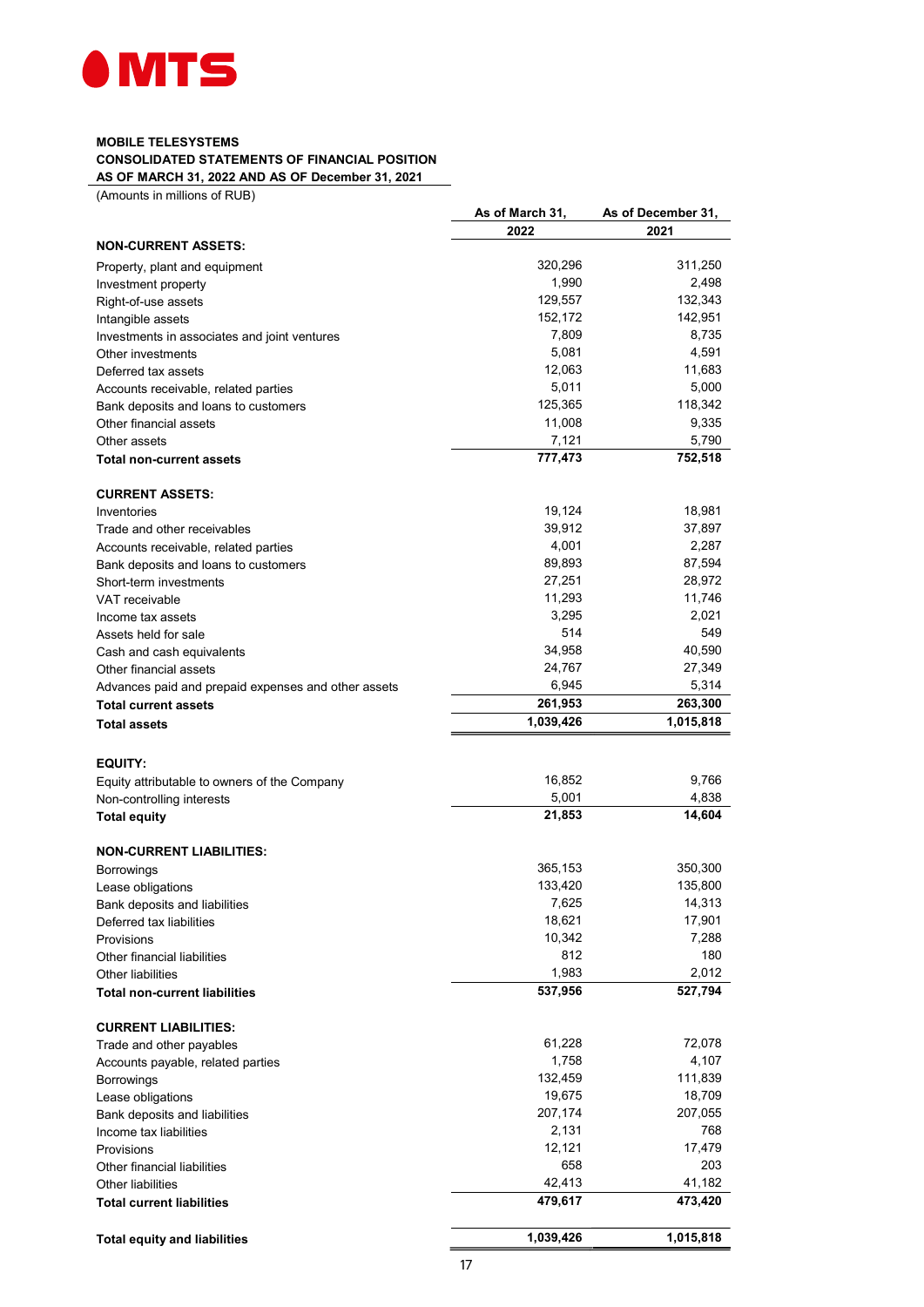

#### MOBILE TELESYSTEMS

CONSOLIDATED STATEMENTS OF CASH FLOWS FOR THE THREE MONTHS ENDED MARCH 31, 2022 AND 2021

(Amounts in millions of RUB)

 $\overline{\phantom{a}}$ 

|                                                                                                        |                    | Three months ended |
|--------------------------------------------------------------------------------------------------------|--------------------|--------------------|
|                                                                                                        | March 31, 2022     | March 31, 2021     |
| Profit for the period                                                                                  | 4,020              | 16,347             |
|                                                                                                        |                    |                    |
| <b>Adjustments for:</b>                                                                                |                    |                    |
| Depreciation and amortization                                                                          | 29,586             | 26,784             |
| Finance income<br>Finance costs                                                                        | (403)<br>14,358    | (864)<br>9,467     |
| Income tax expense                                                                                     | 2,456              | 4,113              |
| Net foreign exchange loss / (gain) and change in fair value of                                         |                    |                    |
| financial instruments                                                                                  | 5,863              | (421)              |
| Share of profit of associates and joint ventures                                                       | (1,390)            | (1,326)            |
| Impairment of non-current assets                                                                       | 207                | (5)                |
| Loss from sale of Ukraine operations                                                                   | 420                | 54<br>152          |
| Inventory obsolescence expense                                                                         |                    |                    |
| Allowance for doubtful accounts<br><b>Bank reserves</b>                                                | 721<br>4,520       | 132<br>2,017       |
| Change in provisions                                                                                   | (5,851)            | 1,669              |
| Other non-cash items                                                                                   | (1,221)            | (1,062)            |
| Movements in operating assets and liabilities:                                                         |                    |                    |
| Decrease/(increase) in trade and other receivables and                                                 |                    |                    |
| contract assets                                                                                        | 963                | (647)              |
| Increase in bank deposits and loans to customers                                                       | (13, 469)          | (15, 312)          |
| Increase in inventory                                                                                  | (295)              | (2, 111)           |
| Decrease/(increase) in VAT receivable                                                                  | 461                | (216)              |
| Decrease in advances paid and prepaid expenses                                                         | 1,184              | 590                |
|                                                                                                        |                    |                    |
| Increase/(Decrease) in trade and other payables, contract<br>liabilities and other current liabilities | (9,288)            | 2,860              |
| Increase in bank deposits and liabilities                                                              | (8,481)            | (15, 547)          |
| Dividends received                                                                                     | 838                | 706                |
| Income taxes paid                                                                                      | (2,601)            | (3,608)            |
| Interest received                                                                                      | 237                | 548                |
|                                                                                                        |                    |                    |
| Interest paid, net of interest capitalized<br>Net cash provided by operating activities                | (13, 820)<br>9,015 | (10,002)<br>14,318 |
|                                                                                                        |                    |                    |
| CASH FLOWS FROM INVESTING ACTIVITIES:                                                                  |                    |                    |
| Acquisition of subsidiary, net of cash acquired                                                        | (5, 158)           |                    |
| Purchases of property, plant and equipment                                                             | (25, 997)          | (18, 240)          |
| Purchases of other intangible assets                                                                   | (11, 338)          | (11, 109)          |
| Cost to obtain and fulfill contracts, paid                                                             | (1, 126)           | (1, 349)           |
| Proceeds from sale of property, plant and equipment and                                                | 1,100              | 1,464              |
| assets held for sale<br>Purchases of short-term and other investments                                  | (1,238)            | (4, 124)           |
| Proceeds from sale of short-term and other investments                                                 | 1,974              | 2,154              |
| Investments in associates and joint ventures                                                           |                    |                    |
| Cash proceeds/(payments) related to swap contracts                                                     | 146                | (60)               |
| Proceeds from sale of subsidiaries, net of cash disposed                                               | (86)               | (35)<br>1,272      |
|                                                                                                        | 250                | 77                 |
| Other investing activities                                                                             |                    |                    |
| Net cash used in investing activities                                                                  | (41, 473)          | (29, 950)          |
| CASH FLOWS FROM FINANCING ACTIVITIES:                                                                  |                    |                    |
| Repayment of loans                                                                                     | (5, 432)           | (2,348)            |
| Proceeds from loans                                                                                    | 46,076             | 828                |
| Repayment of notes                                                                                     | (10,000)           | (10, 813)          |
| Proceeds from issuance of notes                                                                        |                    | 4,350              |
| Notes and debt issuance cost paid                                                                      |                    | (55)               |
| Lease obligation principal paid                                                                        | (3, 453)           | (4, 474)           |